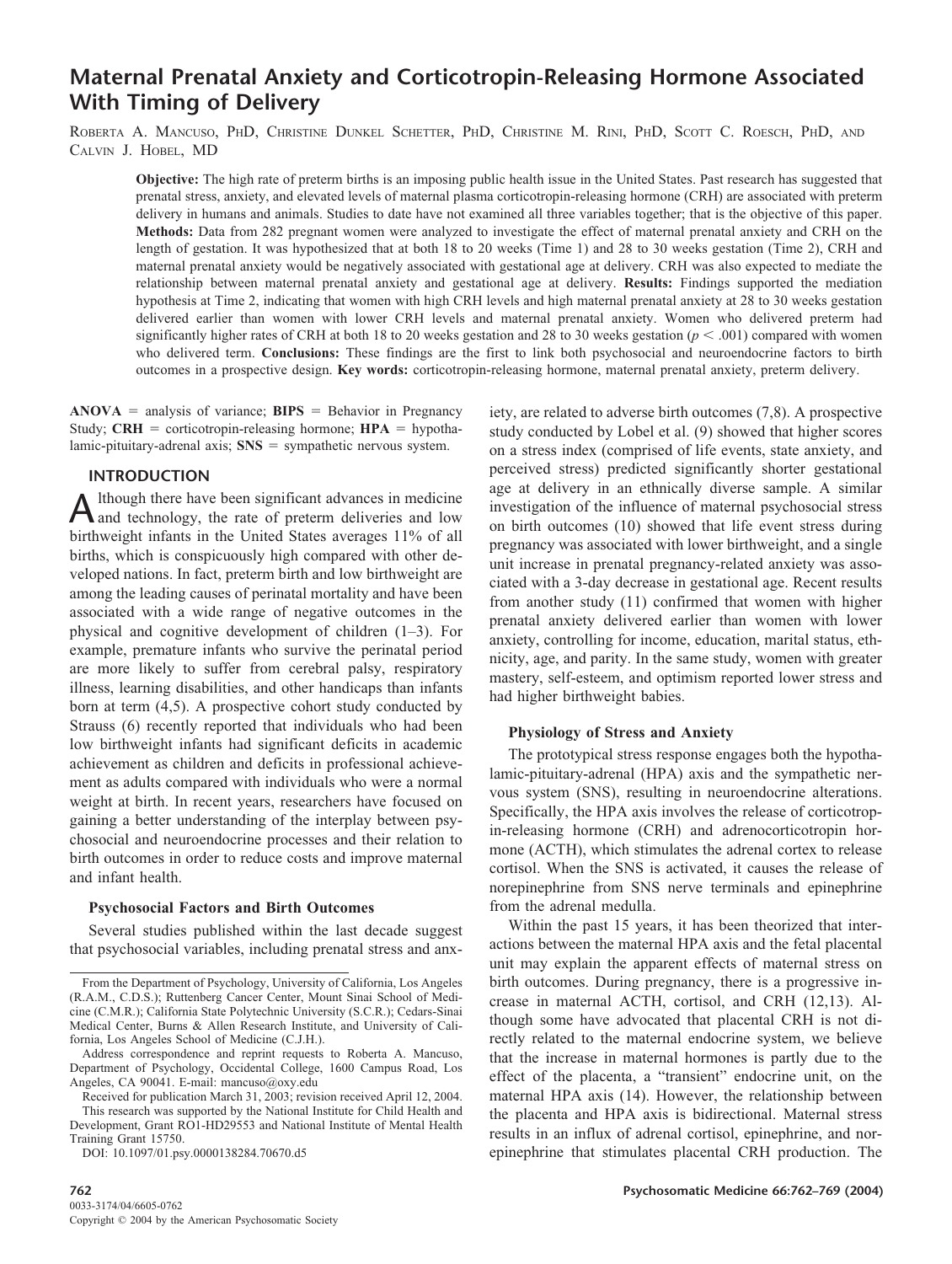## **MATERNAL PRENATAL ANXIETY AND CRH**

placenta secretes CRH, which may affect or even amplify both fetal and maternal HPA responsiveness to stress (13–17).

There is also evidence that anxiety in particular, compared with depression and other negative psychological states, leads to increases in both HPA activation and SNS arousal, resulting in greater levels of CRH, cortisol, and catecholamines (18,19). Studies of physiological responses to anxiety indicate that anxious individuals have a significantly higher baseline of SNS arousal than nonanxious individuals (20). Thus, anxious individuals are believed to be in a perpetually anticipatory state, potentially resulting in greater wear and tear on the body. Although many questions regarding the link between CRH and preterm labor remain unanswered, we postulate that within the context of pregnancy, heightened anxiety could lead to a pronounced influx of maternal and placental CRH and cortisol, which could further intensify feelings of anxiety and potentially result in adverse birth outcomes.

### **CRH, Stress, and Preterm Delivery**

Recent evidence suggests that maternal plasma CRH is associated with stress and the timing of delivery in animal and human models (13). Our understanding of the processes for both term and preterm parturition are still rudimentary; however, several possible mechanisms involve CRH in the physiology of parturition. CRH is known to interact with prostaglandins and oxytocin, which are both mediators of uterine contractility during parturition. CRH stimulates the release of prostaglandins from the placenta and fetal membranes, and treatment of human placental cells with prostaglandins stimulates CRH release (15,21). Thus, there is a bi-directional effect resulting in a cascade of events initiating uterine contractility.

In addition, the myometrium expresses CRH receptors whose affinity states increase as term approaches, resulting in increased receptor binding (22). It is currently thought that CRH exerts both a priming and a potentiating effect for the action of oxytocin on uterine contractility (23). Thus, the increase in CRH in patients who deliver preterm and those at term may have both a priming effect on the myometrium before the onset of labor and a potentiating effect by maintaining myometrial contractility during labor.

Although the source of CRH affecting both stress and the timing of delivery (whether from the placenta or the maternal HPA axis) is still under investigation, elevated levels of CRH as early as 18 to 20 weeks gestation have been associated with a greater risk for preterm delivery (24). In one study comparing preliminary data from 18 women who had a spontaneous preterm delivery with 18 full-term matched controls, women who delivered preterm had significantly higher elevations of CRH. The same study also showed that perceived stress and state anxiety at 18 to 20 weeks gestation were significant predictors of CRH at 28 to 30 weeks (14), but there was not evidence for CRH as the intermediary neuroendocrine mechanism between stress and preterm birth.

#### **Measures of Stress**

A number of the studies on psychosocial factors and birth outcomes have focused on general measures of stress and emotion, such as the Perceived Stress Scale (25) and the Spielberger State Anxiety Scale (26), as predictor variables. This provides for a powerful test of the hypothesis, but a weakness of this strategy is that such general measures can reflect very diverse components such as the quantity of stressful life events, emotional states such as anxiety and depression, and even individual differences in coping. Although the findings of these studies are important, the conclusions that can be drawn are somewhat limited in their implications for theory building because it is difficult to determine which psychological component is the most critical mechanism linking psychosocial factors with physiological outcomes. Also, these measures do not focus on the specific context within which stress occurs (such as a pregnancy, marriage, or other life event), hence yielding too little insight into stress-reducing interventions. We chose to extend the literature by focusing on a model with greater emotion and context specificity, using the Pregnancy-Specific Anxiety Scale (27) as a measure of maternal prenatal anxiety.

#### **Hypotheses**

The current study sought to extend the research on stress, CRH, and preterm delivery by testing precisely how specific psychosocial and neuroendocrine mechanisms are related to the length of gestation. It was hypothesized that women with higher CRH levels at 18 to 20 weeks (Time 1) and at 28 to 30 weeks gestation (Time 2) would deliver significantly earlier than women with lower levels of CRH at both time points. It was also hypothesized that there would be a positive association between CRH and pregnancy-specific anxiety at both time points, and a negative association between pregnancyspecific anxiety at both time points and length of gestation. Finally, we hypothesized that CRH would mediate the relationship between pregnancy-specific anxiety and gestational age at delivery, such that for each time point, women with high pregnancy-specific anxiety scores and greater CRH levels would have significantly shorter gestations than women who were less anxious and had lower levels of CRH. Through our emphasis on pregnancy-specific anxiety rather than a general measure of stress, we hope to gain insight about the combined effect of maternal prenatal anxiety and neuroendocrine processes on birth outcomes.

#### **METHOD**

#### **Subjects**

Participants were a subsample of 282 women from the Behavior in Pregnancy Study (BIPS). The BIPS study included 688 women with a singleton intrauterine pregnancy who gave birth to liveborn infants and were receiving prenatal care in prenatal clinics and private practices in Los Angeles, California. They were recruited into the study from the aforementioned clinics and private practices before their 20<sup>th</sup> week of gestation. The study involved three prepartum psychosocial assessments, and a collection of medical records for birth outcomes, health history, and physiological measures. Participants were excluded from the larger study due to maternal age of less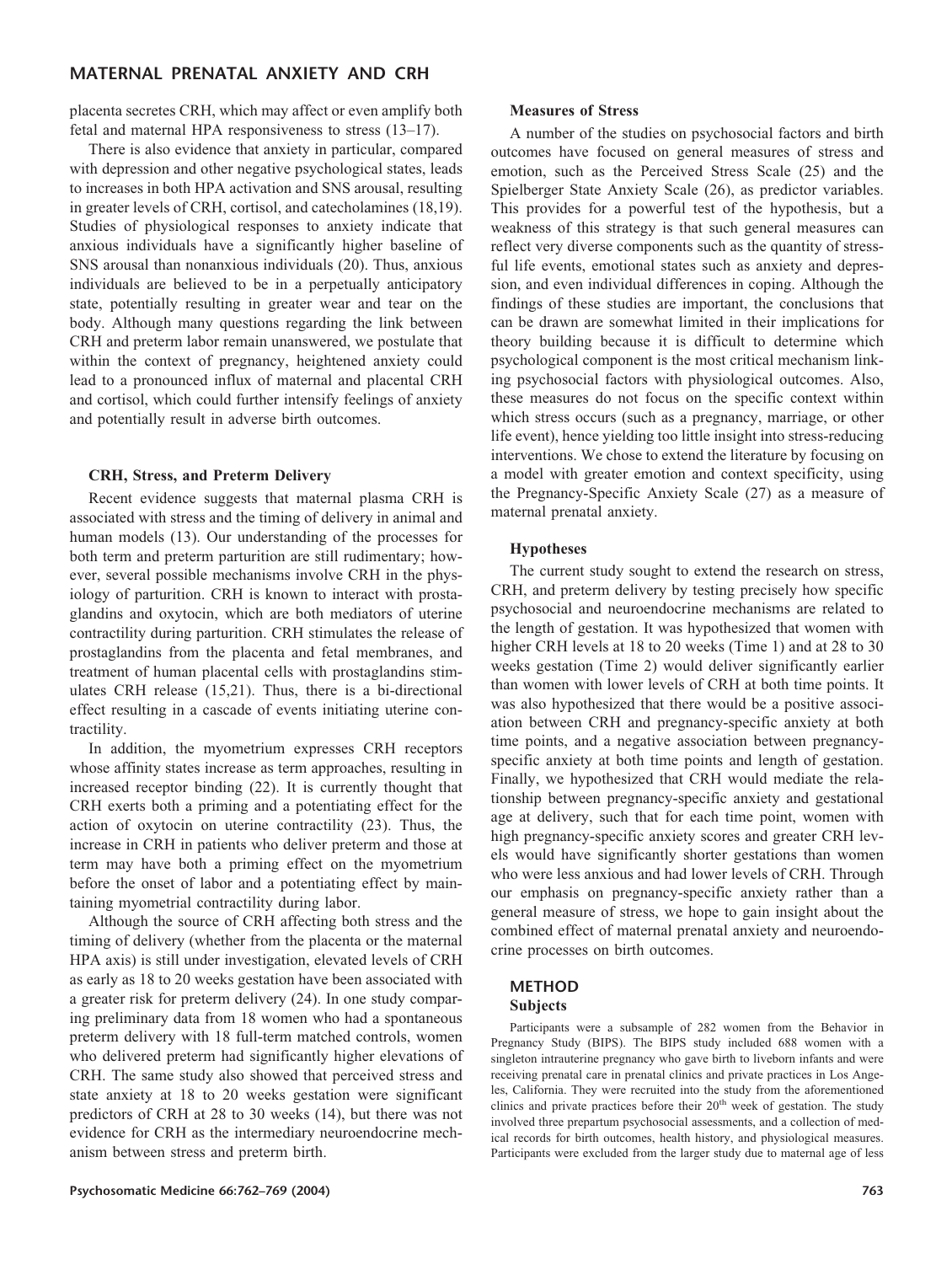than 18 years ( $n = 17$ ), stillborn births ( $n = 6$ ), multiple gestation births ( $n =$ 3), lack of birth outcome data  $(n = 53)$ , and incomplete psychosocial data  $(n = 165)$ . Individuals who were excluded from analyses were significantly older  $(M = 28.81$  vs.  $M = 27.73$ ;  $p = .02$ ), had significantly shorter gestational ages ( $M = 38.02$  vs.  $M = 39.56$ ), and experienced greater state anxiety at Time 1, perceived stress at Time 2, and pregnancy-specific anxiety at Time 2 than those who remained in the analysis sample  $(p < .05)$ .

Our sample of 282 women was also based on the availability of completed CRH assays in the larger BIPS dataset, and was ethnically and socioeconomically diverse, consisting of 43% African-Americans, 32% Latinas, 24% European-Americans, and 2 women of unspecified ethnicity. We chose to limit our analyses to data collected at Time 1 and Time 2 since the focus of our research questions was preterm delivery and many preterm births occur before 35 weeks gestation. The mean age of women in this sample was 27.58  $(SD = 5.10)$ . Of the 282 women in our sample, 99 had spontaneous labors, 91 were augmented, 62 were induced, and 23 women had caesarian sections without labor. Labor data for the remaining seven women were unavailable.

#### **Measures**

#### *Pregnancy-Specific Anxiety*

The Pregnancy-Specific Anxiety Scale, developed by our team of investigators, is an exploratory measure designed to assess women's level of anxiety about their pregnancy (27). Participants completed the scale by responding to the question "How have you felt about being pregnant in the past week, including today?" They were asked to rate, on a 5-point scale (where 1 was "never" and 5 was "always"), how anxious, concerned, afraid, and panicky they felt about their pregnancy. These four items were chosen from a larger set of items created to assess pregnancy-specific affective states. A factor analysis led to the inclusion of the four items, and they were summed to create a pregnancy-specific anxiety score. Internal reliability analyses of the Pregnancy-Specific Anxiety Scale resulted in a Cronbach's alpha of 0.72 at Time 1. At Time 2, the reliability coefficient was 0.65. This suggests adequate but not extremely high internal reliability, and is indicative of the exploratory nature of the measure.

#### **Hormonal Assays**

At each time point, blood was collected in chilled glass tubes containing ethylenediaminetetraacetic acid (1 mg/ml blood) and aprotinin (500 kIU/ml blood), and centrifuged at 4°C. Plasma was stored at  $-70$ °C until extraction. Plasma was extracted with Sep-Pak C-18 cartridges (Waters Associates, Milford, Mass) for measurement of immunoreactive CRH levels. Acidified plasma was loaded onto columns previously activated with 60% acetonitrile in 1% trifluoroacetic acid. The columns were washed twice with 3 ml 1% trifluoroacetic acid. The absorbed acid buffer and eluant dried in a speed vacuum concentrator (Savant Instruments, Micksville, NY). The dried extracts were stored at  $-80^{\circ}$ C and resuspended in radioimmunoassay buffer at the time of assay. Plasma CRH levels were measured by specific doubleantibody radioimmunoassays. Specific polyclonal rabbit antisera and the iodinated peptides were obtained from Peninsula Laboratories (Belmont, CA). Cross-reactivities of CRH antiserum were 100% for human and rat CRH and none for the precursor of CRH (0%). Additional details of the radioimmunoassay procedure have been described in an article by Castro et al. (28).

#### **Birth Outcomes**

Birth outcome data were obtained from medical charts after delivery. Gestational age at delivery was the outcome of interest in this study. It was estimated using participant reports of their last menstrual period and was then verified or adjusted by pelvic ultrasound, which was performed at each time point. Gestational age at delivery for this sample ranged from 29.0 to 42.3 weeks, with a mean of  $39.26$  (*SD* = 1.82).

#### **Socioeconomic Variables**

Maternal level of education and annual household income were assessed by interviews. Level of education was measured in years completed, with 12 years equivalent to completion of high school. The mean level of education was 13.22 years  $(SD = 2.32)$ . Annual household income was measured using an ordinal scale ranging from 1 (under \$2,500) to 13 (over \$100,000), with categories designed to clearly differentiate lower income groups. The mean for this sample was approximately \$30,000 (see Table 1).

#### **Parity**

Parity was included as a dichotomous variable, with a score of 0 assigned to each woman who was pregnant with her first baby (primiparous) and a score of 1 assigned to women who had previously given birth (multiparous). Approximately 40% of the participants were giving birth for the first time while 60% had previously given birth.

#### **Medical Risk**

Medical risk was calculated as the total number of medical risk factors present during each woman's pregnancy. The list of possible risk factors, developed in previous research, included 37 medical conditions (9). Items in this list included factors such as a past history of infertility, urinary tract infections, anemia, vaginal infections, fever during pregnancy, and lifestyle factors such as smoking. As shown in Table 1, for this sample, the highest number of medical risk factors tallied for a given pregnancy was 5.00, with of mean of 1.85  $(SD = 1.25)$ .

#### **Procedure**

Eligible participants were approached by the research staff and asked to participate in the study. Informed consent was obtained and the rights of participants were protected in accordance with Human Subjects Research guidelines. Participants were recruited no later than the early second trimester of pregnancy, and were interviewed and evaluated at three time points: 18 to 20 weeks, 28 to 30 weeks, and 35 to 36 weeks gestation. Psychosocial data were collected during the interviews, which were conducted by trained bilingual interviewers. Maternal blood samples were collected at each time point so that neuroendocrine data could be obtained using plasma bioassays.

|  | <b>TABLE 1.</b> Descriptive Statistics for Key Variables ( $N = 282$ ) |  |  |  |  |  |
|--|------------------------------------------------------------------------|--|--|--|--|--|
|--|------------------------------------------------------------------------|--|--|--|--|--|

| Variable                             | M      | SD    | Range  | <b>Skewness</b> |
|--------------------------------------|--------|-------|--------|-----------------|
| Medical Risk <sup>a</sup>            | 1.85   | 1.25  | 5.0    | 0.53            |
| Annual Household Income <sup>b</sup> | 5.84   | 3.07  | 12.0   | 0.86            |
| Level of Education                   | 13.22  | 2.32  | 14.0   | $-0.27$         |
| Parity                               | 0.60   | 0.49  | 1.0    | $-0.42$         |
| Pregnancy Specific Anxiety, Time 2   | 10.80  | 3.48  | 15.0   | 0.17            |
| CRH, Time 2                          | 248.66 | 35.36 | 170.40 | 0.67            |
| <b>Gestational Age</b>               | 39.26  | 1.82  | 13.3   | $-1.9$          |

Note. <sup>*a*</sup> Additional details regarding the medical risk variable can be obtained by contacting the first author of this manuscript.

*<sup>b</sup>* A score of 5.84 represents a mean annual household income of between \$20,000 and \$40,000.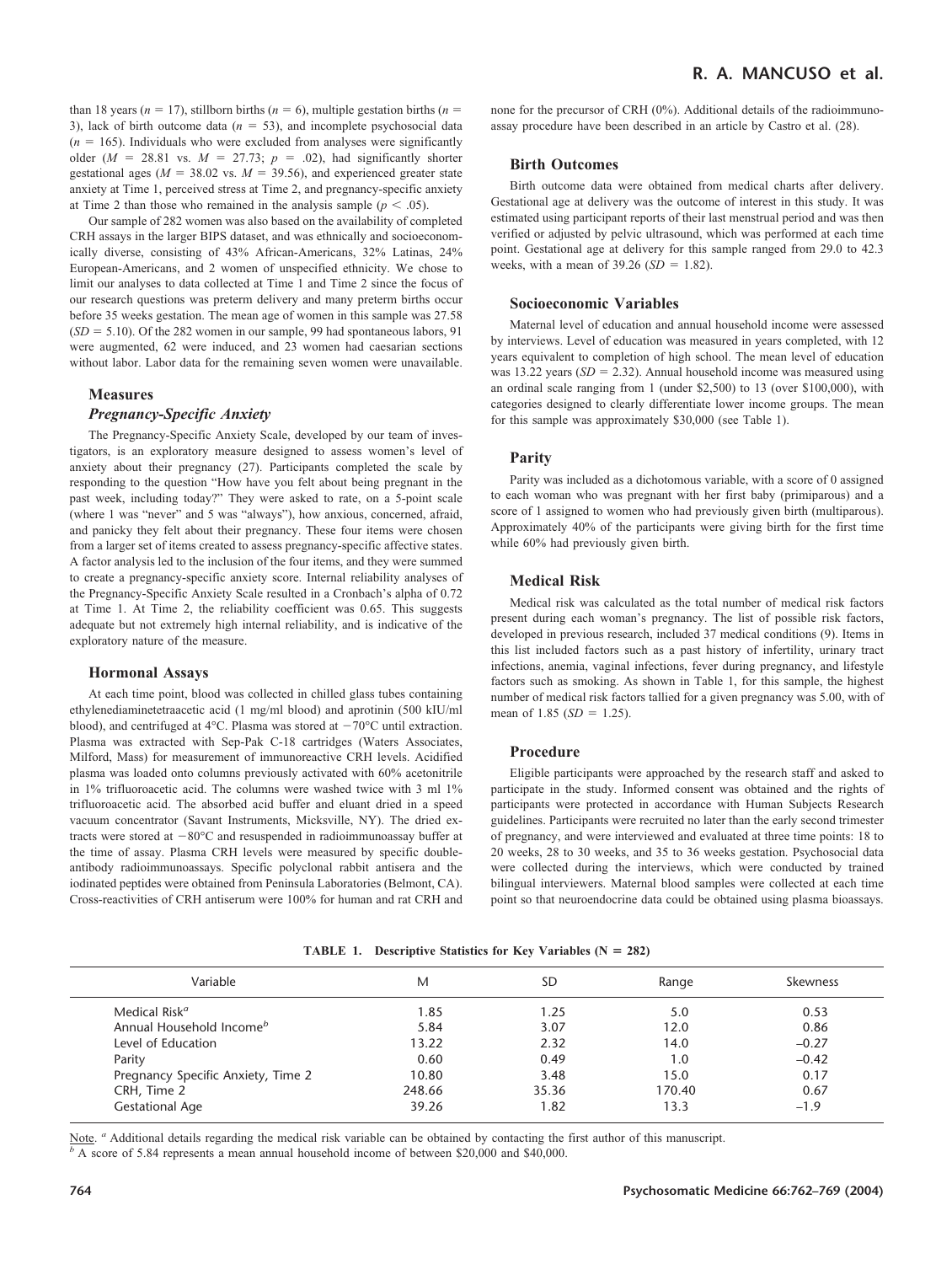## **RESULTS**

## **Descriptive Statistics**

Mean scores on the Pregnancy-Specific Anxiety Scale were 11.25 ( $SD = 3.51$ ) at Time 1, and 10.80 ( $SD = 3.48$ ) at Time 2. CRH levels at Time 1 averaged  $9.00$  pg/ml  $(SD = 7.47)$ , and at Time 2, 248.66 pg/ml  $(SD = 35.36)$ . These levels were normative compared with other samples of pregnant women studied by our research team.

Using univariate analysis of variance (ANOVA) models, we determined whether the type of labor (spontaneous, augmented, induced, or caesarian section) predicted differences in pregnant-specific anxiety, CRH, and gestational age at delivery. There were no significant differences in pregnant-specific anxiety or CRH levels by type of labor. However, type of labor did predict differences in gestational age at delivery. Women who had caesarian sections had significantly shorter gestational ages at delivery ( $M = 38.03$ ,  $SD = 2.29$ ;  $F(3,4) =$ 5.69,  $p < .01$ ) than women who had spontaneous, augmented, or induced labor ( $M = 39.13$ ,  $SD = 1.74$ ;  $M = 39.63$ ,  $SD =$ 1.34;  $M = 39.48$ ,  $SD = 2.04$ , respectively).

We also tested for ethnic differences in pregnancy-specific anxiety, CRH, and gestational age at delivery using univariate ANOVA models. No ethnic differences were found for CRH or gestational age at delivery. However, there were ethnic differences in pregnancy-specific anxiety at both time points. At Time 1, African-American women  $(M = 12.02, SD =$ 3.40) reported significantly greater anxiety about pregnancy than European-American women  $(M = 10.26, SD = 3.41; F$  $(3,280) = 4.36, p < .01$ . At Time 2, the same pattern emerged; African-American women  $(M = 11.75, SD = 3.60)$ again reported significantly greater anxiety about pregnancy than European-American women  $(M = 9.24, SD = 2.81; F)$  $(3,281) = 10.09, p < .01$ . Although data on ethnic differences in CRH have previously been presented by our colleagues, the analyses in this manuscript include appropriate control variables, thus providing a more reliable pattern of findings.

#### **Correlational Analyses**

Pearson product-moment correlations were calculated to test the hypotheses that pregnancy-specific anxiety and CRH would be negatively associated with gestational age at delivery and that pregnancy-specific anxiety and CRH would be positively correlated. As shown in Table 2, there was a significant negative correlation between CRH at Time 1 and gestational age at delivery ( $r = -0.37$ ,  $p < .01$ ), but we did not find support for the remaining two hypotheses at Time 1. For Time 2, however, all three of our hypotheses were supported. Analyses of pregnancy-specific anxiety and CRH at Time 2 yielded significant negative correlations with gestational age at delivery  $(r = -0.19, r = -0.41,$  respectively,  $p < .01$ ). Moreover, pregnancy-specific anxiety and CRH at Time 2 were positively correlated ( $r = 0.15$ ,  $p < .05$ ). Thus, four out of six tests were significant in the direction predicted.

To compare pregnancy-specific anxiety with general measures of stress, we calculated the same series of correlations using the Perceived Stress Scale and the Spielberger Anxiety Scale in place of the Pregnancy-Specific Anxiety Scale. As shown in Table 2, at Time 1 and Time 2, these measures were significantly correlated with pregnancy-specific anxiety  $(r =$ 0.15 to 0.45,  $p < .05$ ), but there were no significant correlations with CRH and gestational age at delivery for either of the measures at either time point.

## **Mediation**

Hierarchical regression analyses were then used to test for the presence of a mediating relationship between CRH at Time 2, pregnancy-specific anxiety at Time 2, and gestational age at delivery. The results of this procedure are reported in Table 3. As described by Baron and Kenny (29), a mediating variable changes the relationship between the antecedent and the outcome variable. In order for mediation to occur, the mediating variable must be significantly correlated with both the antecedent and the outcome; the antecedent and outcome variables must also be correlated with one another. The pres-

**TABLE 2. Correlation Matrix of Perceived Stress, Spielberger State Anxiety, Pregnancy-Specific Anxiety, CRH, and Gestational Age**

| Variable           | 2        |          | 3        | $\overline{4}$ |          |           |           |
|--------------------|----------|----------|----------|----------------|----------|-----------|-----------|
| 8                  |          |          |          |                | 5        | 6         |           |
| 1. PSS1            |          |          |          |                |          |           |           |
| 2. PSS2            | $0.58**$ |          |          |                |          |           |           |
| 3. SSA1            | $0.37**$ | $0.37**$ |          |                |          |           |           |
| 4. SSA2            | $0.40*$  | $0.54**$ | $0.61**$ |                |          |           |           |
| 5. PSA1            | $0.15*$  | $0.16*$  | $0.43**$ | $0.35**$       |          |           |           |
| 6. PSA2            | $0.17**$ | $0.20**$ | $0.32**$ | $0.45**$       | $0.56**$ |           |           |
| 7. CRH1            | 0.02     | $-0.03$  | 0.11     | 0.07           | 0.02     | 0.02      |           |
| 8. CRH2            | $-0.02$  | 0.03     | 0.10     | 0.12           | 0.01     | $0.15*$   | $0.44**$  |
| 9. Gestational Age | 0.04     | 0.03     | $-0.06$  | $-0.00$        | $-0.07$  | $-0.19**$ | $-0.37**$ |

Note. PSS1 = Perceived Stress Scale, 18-20 weeks; PSS2 = Perceived Stress Scale, 28-30 weeks; SSA1 = Spielberger State Anxiety, 18-20 weeks; SSA2 = Spielberger State Anxiety, 28–30 weeks; PSA1 = Pregnancy-Specific Anxiety, 18–20 weeks; PSA2 = Pregnancy-Specific Anxiety, 28–30 weeks; CRH1 = Maternal Plasma Corticotropin-Releasing Hormone, 18-20 weeks; CRH2 = Maternal Plasma Corticotropin-Releasing Hormone, 28-30 weeks.  $* p < .05; ** p < .01.$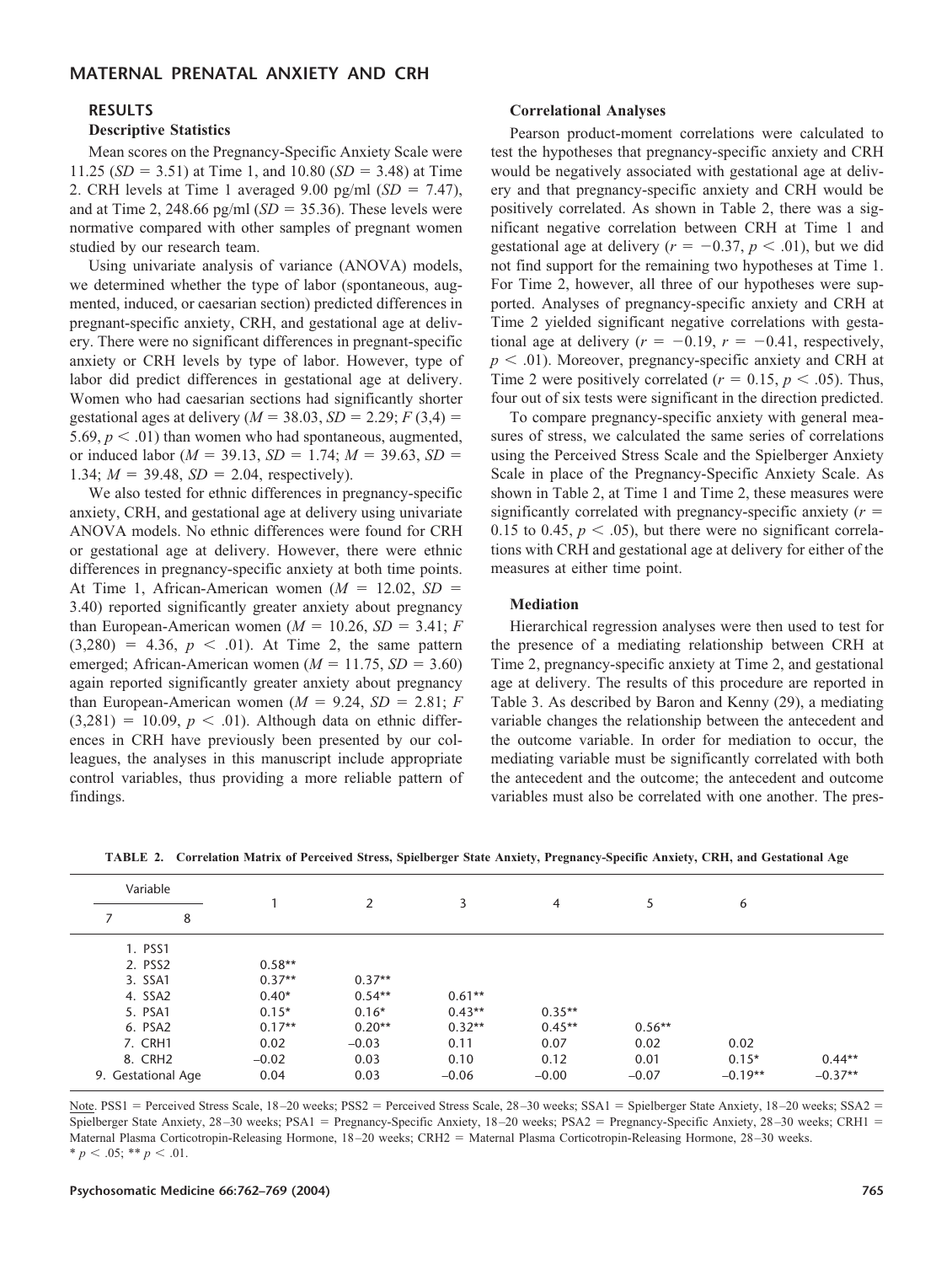| Variable               | $\mathsf{R}^2$ | Adjusted $R^2$ | $\underline{\mathsf{B}}$ | SEB  | $\beta^a$ |
|------------------------|----------------|----------------|--------------------------|------|-----------|
| Model 1                |                |                |                          |      |           |
| <b>Gestational Age</b> |                |                |                          |      |           |
| <b>Medical Risk</b>    |                |                | $-0.13$                  | 0.09 | $-0.09$   |
| Income                 |                |                | $-0.01$                  | 0.04 | $-0.02$   |
| Education              |                |                | $-0.01$                  | 0.06 | $-0.01$   |
| Parity                 |                |                | $-0.47$                  | 0.24 | $-0.13*$  |
|                        | 0.03           | 0.01           |                          |      |           |
| Model 2                |                |                |                          |      |           |
| <b>Gestational Age</b> |                |                |                          |      |           |
| <b>Medical Risk</b>    |                |                | $-0.12$                  | 0.09 | $-0.08$   |
| Income                 |                |                | $-0.02$                  | 0.04 | $-0.03$   |
| Education              |                |                | $-0.03$                  | 0.06 | $-0.04$   |
| Parity                 |                |                | $-0.55$                  | 0.24 | $-0.15*$  |
| PSA <sub>2</sub>       |                |                | $-0.07$                  | 0.03 | $-0.14*$  |
|                        | 0.04           | $0.03*$        |                          |      |           |
| Full Model             |                |                |                          |      |           |
| <b>Gestational Age</b> |                |                |                          |      |           |
| <b>Medical Risk</b>    |                |                | $-0.09$                  | 0.08 | $-0.06$   |
| Income                 |                |                | 0.01                     | 0.04 | 0.01      |
| Education              |                |                | $-0.06$                  | 0.06 | $-0.08$   |
| Parity                 |                |                | $-0.60$                  | 0.22 | $-0.16*$  |
| PSA <sub>2</sub>       |                |                | $-0.05$                  | 0.03 | $-0.10$   |
| CRH <sub>2</sub>       |                |                | $-0.02$                  | 0.00 | $-0.35*$  |
|                        | 0.16           | $0.14**$       |                          |      |           |

**TABLE 3. Regression Analysis: CRH as Mediator of Pregnancy-Specific Anxiety and Gestational Age**

Note, PSA2 = Pregnancy-Specific Anxiety, 28-30 weeks; CRH2 = Maternal Plasma Corticotropin-Releasing Hormone, 28-30 weeks. The identical model was run after calculating a data transformation to correct for the negatively skewed distribution of gestational age; no differences between the models emerged. *<sup>a</sup>* Standardized beta coefficient.

 $* p < .05; ** p < .01.$ 

ence of mediation is confirmed when, after controlling for the effects of the mediating variable, the correlation between the antecedent and outcome variables becomes nonsignificant.

In the first step of the mediational analyses, Model 1, we controlled for possible confounding factors including medical risk, income, education, and parity. These factors were included as control variables because previous studies conducted by our research team have illustrated that they are associated with birth outcomes (30). As shown in Table 3, however, only parity explained a significant amount of variance in gestational age for this sample. Descriptive statistics for all variables included in the mediational analyses are reported in Table 1.

For Model 2, we added pregnancy-specific anxiety at Time 2, and found that it was a significant predictor of gestational age at delivery, over and above the control variables ( $\beta$  =  $-0.14$ ,  $p < .05$ ). For the Full Model, CRH at Time 2 was entered into the regression equation ( $\beta = -0.35, p < .05$ ). In this model, shown in Figure 1, pregnancy-specific anxiety at Time 2 was no longer a significant predictor ( $\beta = -0.10$ , ns), indicating that CRH at Time 2 mediated the relationship between pregnancy-specific anxiety at Time 2 and gestational age at delivery, controlling for confounding factors. These results remained significant when women whose pregnancies ended in caesarian section were omitted from our analyses.

Finally, gestational age was divided into two groups of less than 37 weeks for preterm delivery and 37 weeks or more for term delivery per medical definition. Using this dichotomous variable in a one-way ANOVA, women who delivered preterm had significantly higher levels of CRH than those with term deliveries at both Time 1 (*Preterm*:  $M = 25.6$ ,  $SD =$ 22.22; *Term*:  $M = 7.74$ ,  $SD = 1.51$ ;  $F(1,241) = 143.96$ ,  $p <$ .001) and Time 2 (*Preterm*: *M* - 316.74, *SD* - 36.70; *Term*:  $M = 244.01$ ,  $SD = 30.16$ ;  $F(1,281) = 95.2$ ,  $p < .001$ ). Women who delivered preterm also reported marginally greater pregnancy-specific anxiety at Time 2 compared with women who delivered at term. (*Preterm*:  $M = 12.17$ ,  $SD =$ 3.45; *Term*:  $M = 10.71$ ,  $SD = 3.47$ ;  $F(1,281) = 2.98$ ,  $p =$ .09).

#### **DISCUSSION**

As hypothesized, there was a positive association between maternal prenatal anxiety and CRH at Time 2, suggesting that higher levels of maternal prenatal anxiety were related to elevations in CRH. We also found support for the hypotheses that both maternal prenatal anxiety and CRH in mid-pregnancy are negatively associated with gestational age at delivery. Moreover, the pattern of results reported here supports our theorized mediational model. Controlling for medical risk, income, education, and parity, women who reported greater maternal prenatal anxiety delivered their babies significantly earlier than women with lower maternal prenatal anxiety, and CRH appears to account for this relationship, at least in part.

With regard to our tests of mediation, we note that the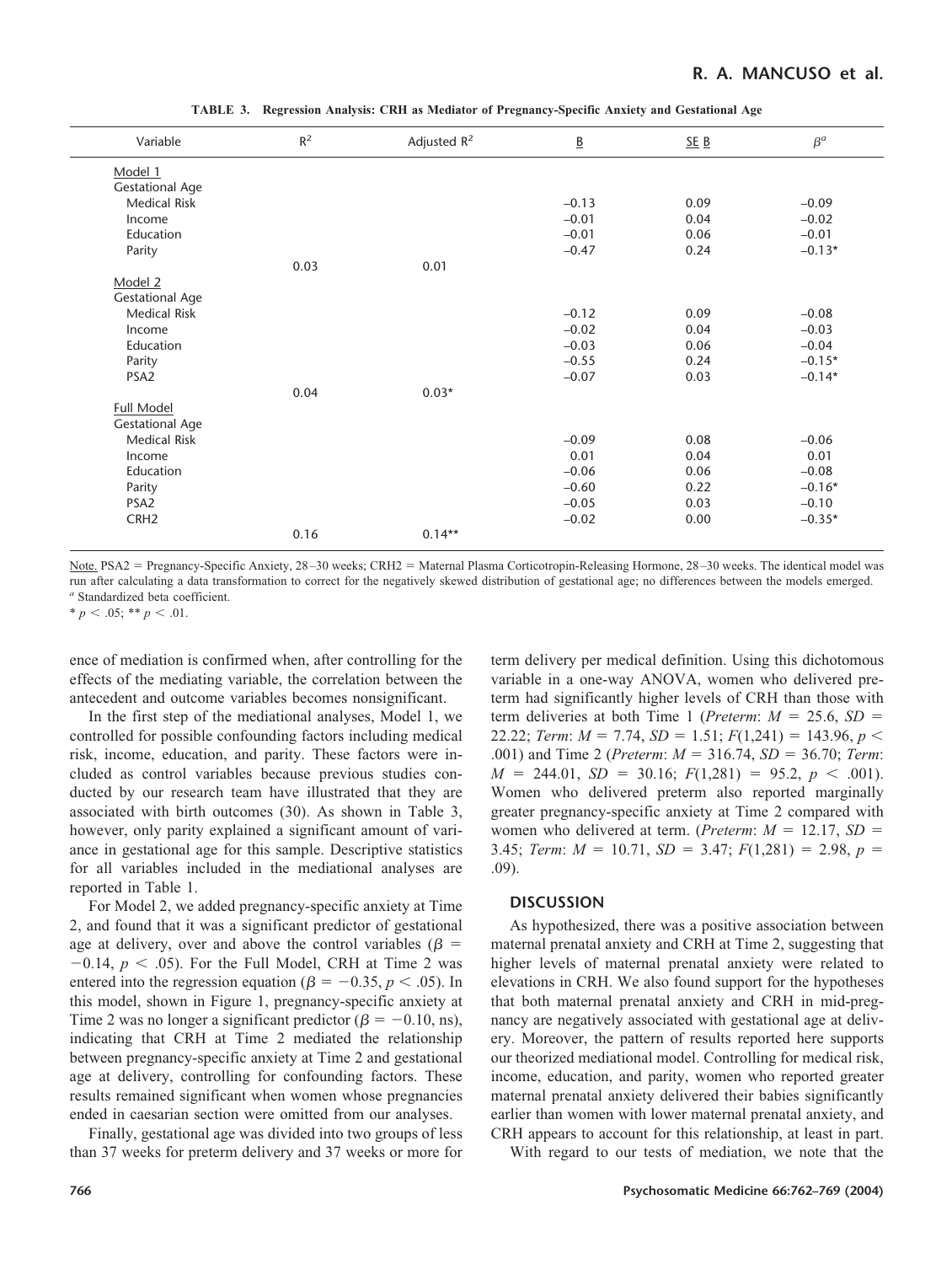

## $\underline{\mathbf{p}}$  < .05. \*\*  $\underline{\mathbf{p}}$  < .01.

# Note. Please see Table 2 for bivariate correlations.

Figure 1. Mediation model predicting gestational age.

analyses that assess mediation are currently the topic of critical evaluation by statisticians and researchers in the field. Some experts believe that the aforementioned Baron and Kenny (29) technique is adequate, while others prefer using methods such as those recently developed within structural equation software. All of these techniques have their limitations as well as advantages. We present our findings with the caveat that we have used mediation analysis as a preliminary test of causal pathways between variables for which we have developed a solid theoretical rationale. Our results justify and, indeed, necessitate future experimental studies, using these variables in predicting birth outcomes, where causal relationships can be thoroughly tested.

These results support previous research showing that the neuroendocrine system is a key component in the timing of delivery. In view of the fact that our hypotheses were supported mainly at 28 to 30 weeks rather than 18 to 20 weeks, our findings also suggest that this mid-pregnancy time may be a critical period in which specific psychosocial and biological variables are especially detrimental to birth outcomes. This result requires replication in larger studies, especially given other findings (including some of our own) suggesting that psychophysiological responses to stress may be more potent during the first trimester and become less reactive over the course of pregnancy (13,31).

We believe that the use of specific (rather than general) measures of stress in our study better elucidates the pathways between psychosocial and physiological factors affecting birth outcomes (32). Our evidence supports the relationships among maternal prenatal anxiety, CRH, and gestational age at delivery, but these associations did not hold for general measures of perceived stress and state anxiety. Likewise, previous studies on the effects of stressful life events on birth outcomes have led to somewhat inconsistent results, perhaps due to wide variability in the type and severity of stressful life events experienced by women during pregnancy.

Future research should attend to variations in causes of the onset of labor and delivery. For instance, in our sample, two thirds of the pregnancies had spontaneous or augmented labor (vs. induced). Although there were no significant differences in levels of CRH corresponding to these differences, future samples should include spontaneous onset only, if possible. In addition, gestational age at delivery was approximately 1.5 weeks shorter for women who had caesarian sections, but the mediation model remained significant when these cases were omitted.

The strength of the relationship between CRH and gestational age found in our study is noteworthy for several reasons. Our relatively small sample, heterogeneous with respect to causes of the onset of labor, would tend to reduce the effect size, suggesting that more homogeneous and larger samples could yield stronger effects. Likewise, drawing from our own previous research and that of our colleagues, we postulate that if a sample with more preterm births (less than 37 weeks) was obtained, a stronger effect may emerge. In addition, the study of both the continuous variable of gestational age and the categorical variable of preterm delivery suggests that the processes at work are affecting timing of delivery *both* within term deliveries and in more extreme cases of preterm delivery as well. This is indicative of the types of models and interventions that must be considered. These points underline the importance of our results and of developing a further under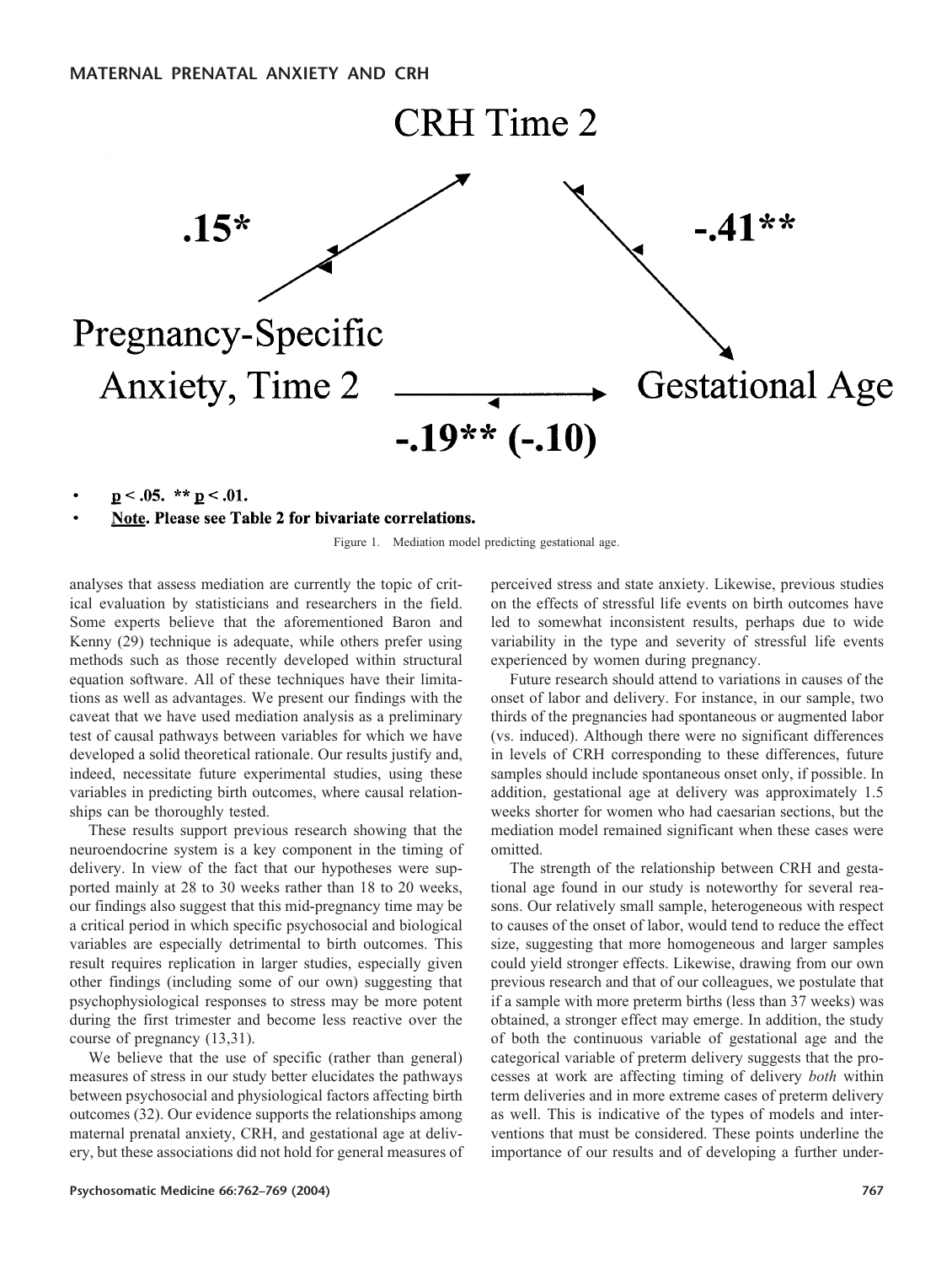standing of the role of the neuroendocrine system in birth outcomes.

Secondly, it is notable that a measure of maternal prenatal anxiety that was brief and exploratory was significant in the model. Again, it suggests that the effects may be underestimated in these analyses. We acknowledge that the amount of variance it explains is modest, but this does not lessen its presence as a significant psychosocial predictor. Arguably, a more developed measure designed specifically for assessing maternal prenatal anxiety, and consequently, one that is higher in internal reliability, should show even stronger effects (11). In addition, the inclusion of a measure of anxiety that focuses on narrower concepts such as worry (a cognitive aspect of anxiety) or other specific dispositional factors (such as the predisposition to develop an anxiety disorder) might be valuable for addressing comorbidity issues with generalized negative affect and depression (33).

Preliminary evidence of CRH mediating the relationship between maternal prenatal anxiety and gestational age at delivery in humans is a particularly important contribution because maternal prenatal anxiety may be modifiable, making it an ideal candidate for interventions aimed at decreasing the rate of preterm birth. Moreover, the presence of ethnic differences in maternal prenatal anxiety at both time points in this study warrants further attention. In our lab, we examine the differential impact of various psychosocial variables on women of diverse ethnic origins. For example, stress is hypothesized to account, in part, for the persistent ethnic differences in the rate of preterm births in the United States (34– 36). Finally, other mechanisms besides the HPA axis may be involved in mediating stress and preterm associations, including health behaviors and infections such as bacterial vaginosis (37). Further investigations in all of these directions are worthwhile in light of these findings.

The results described in this study contribute to our increasing knowledge of the role of psychosocial and neuroendocrine factors in the timing of labor and delivery. It is hoped that this line of research can lead to a better understanding of the complex etiology of preterm labor and delivery, and will provide insights into more effective multidisciplinary prevention efforts.

*We would like to acknowledge Drs. Grace Woo, Lony C. Castro, and Chander Arora, who were integral members of the research team. We would also like to thank Drs. Pathik Wadhwa and Curt Sandman for feedback on an earlier version of this work.*

#### **REFERENCES**

- 1. Wadhwa PD, Dunkel-Schetter C, Chicz-DeMet A, Porto M, Sandman CA. Prenatal psychosocial factors and the neuroendocrine axis in human pregnancy. Psychosom Med 1996;58:432–46.
- 2. Schneider ML, Coe CL, Lubach GR. Endocrine activation mimics the adverse effects of prenatal stress on the neuromotor development of the infant primate. Dev Psychobiol 1992;25:427–39.
- 3. Takahashi LK, Turner JG, Kalin NH. Prenatal stress alters brain catecholaminergic activity and potentiates stress-induced behavior in adult rats. Brain Res 1992;574:131–7.
- 4. Knoches AM, Doyle LW. Long-term outcome of infants born preterm. Bailliere's Clin Ob Gyn 1993;7:633–51.
- 5. Paneth N. The problem of low birthweight. The Future of Children 1995;5:19–34.
- 6. Strauss RS. Adult functional outcome of those born small for gestational age. J Am Med Assoc 2000;283:625–32.
- 7. Hedegaard M, Henriksen TB, Secher NJ, Hatch M, Sabroe S. Do stressful life events affect duration of gestation and risk of preterm delivery? Am J Epidem 1996;7:339–45.
- 8. Nordentoft M, Lou HC, Hansen D, Nim J, Pryds O, Rubin P, Hemmingsen R. Intrauterine growth retardation and premature delivery: the influence of maternal smoking and psychosocial factors. Am J Pub Health 1996;86:347–54.
- 9. Lobel M, Dunkel-Schetter C, Scrimshaw SCM. Prenatal maternal stress and prematurity: a prospective study of socioeconomically disadvantaged women. Health Psych 1992;11:32–40.
- 10. Wadhwa PD, Sandman CA, Porto M, Dunkel-Schetter C, Garite TJ. The association between prenatal stress and infant birth weight and gestational age at birth: a prospective investigation. Am J Ob Gyn 1993;169:858–65.
- 11. Rini CK, Dunkel-Schetter C, Wadhwa PD, Sandman CA. Psychological adaptation and birth outcomes: the role of personal resources, stress, and sociocultural context in pregnancy. Health Psych 1999;18:333–45.
- 12. Carr BR, Parker CR, Madden JD, MacDonald PC, Porter JC. Maternal plasma adrenocorticotropin and cortisol relationships throughout human pregnancy. Am J Ob Gyn 1981;139:416–22.
- 13. Smith R. The timing of birth. Sci Am, 1999;68–75.
- 14. Hobel CJ, Dunkel-Schetter C, Roesch S. Maternal stress as a signal to the fetus. Prenat Neonat Med 1998;3:116–20.
- 15. Challis JR, Matthews SG, Van Meir C, Ramirez MM. Current topic: the placental corticotrophin-releasing hormone adrenocorticotrophin axis. Placenta 1995;16:481–502.
- 16. Majzoub JA, McGregor JA, Lockwood CJ, Smith R, Taggart MS, Schulkin J. A central theory of preterm and term labor: putative role for corticotrophin-releasing hormone. Am J Ob Gyn 1999;180:S232–4.
- 17. Wadhwa PD, Garite TJ, Porto M, Glynn L, Chicz-DeMet A, Dunkel-Schetter C, Sandman CA. Placental corticotropin-releasing hormone (CRH), spontaneous preterm birth and fetal growth restriction: a prospective investigation. Am J Ob Gyn in press.
- 18. McCool WF, Dorn LD, Susman EJ. The relation of cortisol reactivity and anxiety to perinatal outcome in primiparous adolescents. Res Nurs Health 1994;17:411–20.
- 19. Kirschbaum C, Prussner JC, Stone AA, Federenko I, Gaab J, Lintz D, Schommer N, Hellhammer DH. Persistent high cortisol responses to repeated psychological stress in a subpopulation of healthy men. Psychosom Med 1995;57:468–74.
- 20. Craske M. Anxiety Disorders: psychological approaches to theory and treatment. Westview Publishers; 1999.
- 21. Petraglia F, Florio P, Nappi C, Genazzani AR. Peptide signaling in human placenta and membranes: autocrine, paracrine and endocrine mechanisms. Endocr Rev 1996;17:156–86.
- 22. Hillhouse EW, Grammatopoulos D, Milton NG, Quartero HW. The identification of human myometrial corticotropin-releasing hormone receptor that increase in affinity during pregnancy. J Clin Endocrinol Metab 1993;76:736–41.
- 23. Quartero HW, Noort WA, Fry CH, Keirse MJ. Role of prostaglandins and leukotrienes in the synergistic effect of oxytocin and corticotropinreleasing hormone (CRH) on the contraction force in human gestational myometrium. Prostaglandins 1991;42:137–50.
- 24. Hobel CJ, Dunkel-Schetter C, Roesch S, Castro LC, Arora CP. Maternal plasma corticotropin-releasing hormone associated with stress at 20 weeks' gestation in pregnancies ending in preterm delivery. Am J Ob Gyn 1999;180:257–63.
- 25. Cohen S, Kamarck T, Mermelstein R. A global measure of perceived stress. J Health Soc Beh 1983;24:386–96.
- 26. Spielberger CD. Manual for the State-Trait Anxiety Inventory. Palo Alto, CA: Consulting Psychologists Press; 1983.
- 27. Roesch SC, Dunkel-Schetter C, Woo G, Hobel CJ. Modeling the types and timing of stress in pregnancy. J Anx Str Cop in press.
- 28. Castro LC, Arora C, Parvez S, Parvez H, Valenzuela G, Hobel CJ. Plasma atrial natriuretic peptide levels during the rat estrous cycle, pregnancy, and puerperium. Am J Ob Gyn 1989;160:15–9.
- 29. Baron RM, Kenny DA. The moderator-mediator variable distinction in social psychological research: Conceptual, strategic, and statistical considerations. J Pers Soc Psych 1986;51:1173–82.
- 30. Feldman PJ, Dunkel-Schetter C, Sandman CA, Wadhwa PD. Maternal